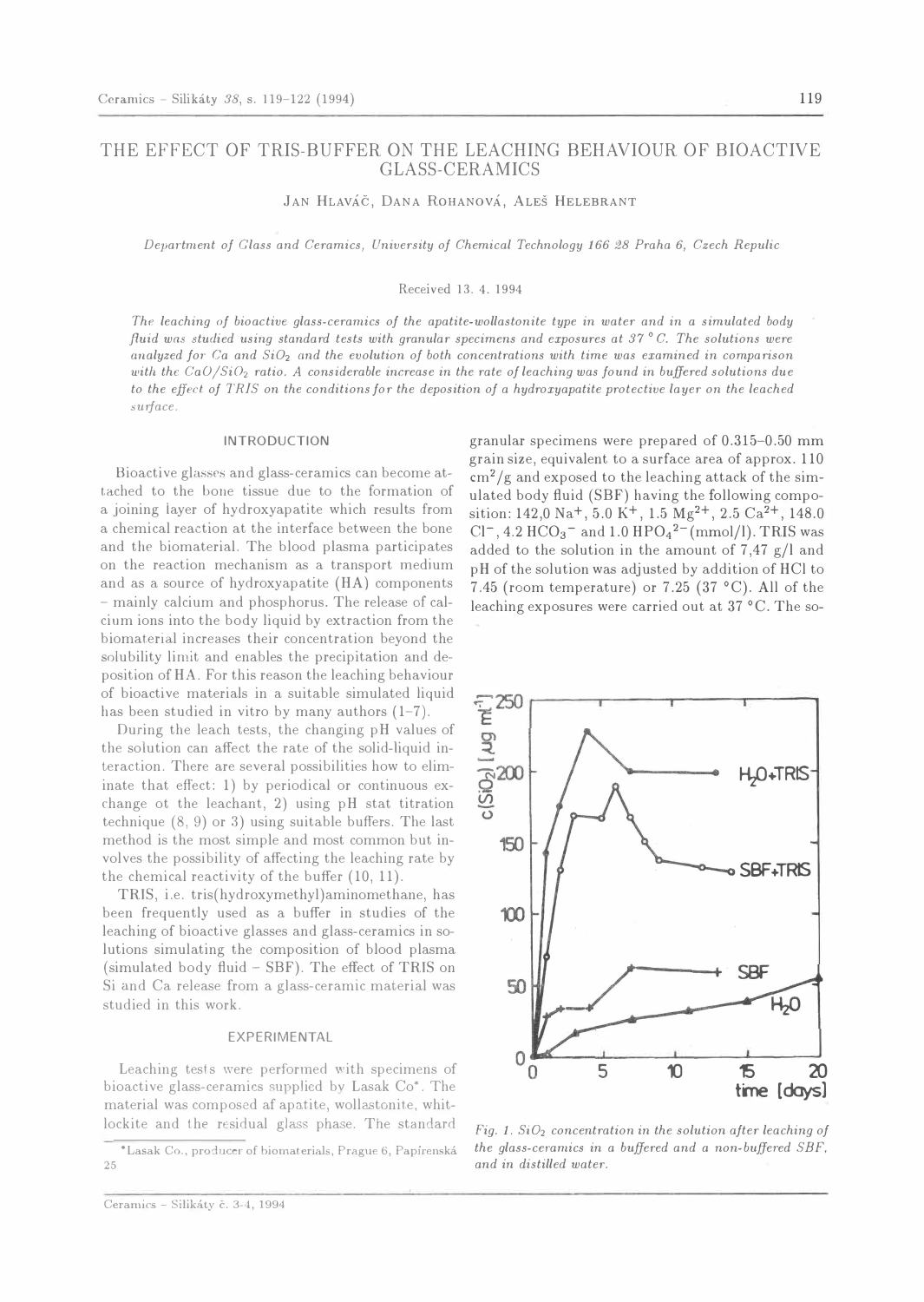lutions were than analyzed using AAS for Ca and the silicon-molybdate photometric method for  $SiO<sub>2</sub>$ .

Similar leaching experiments were performed in SBF without any buffer addition and in distilled water, again with or without the TRIS buffer. During all leaching exposures, the interaction of the specimens with the liquid occurred, under static conditions, with a surface to volume ratio of 1.1-1.5 cm<sup>-1</sup>. Besides the concentration changes, pH was measured after leaching in the resulting solutions.



*Fig. 2. Calcium concentration in the solution after leach*ing of the glass-ceramics in a buffered and a non-buffered *SBF, and in distilled water.* 

### RESULTS AND D!SCUSSJON

The silica concentrations in solution in terms of time are shown in Fig. 1. The results for distilled water depend very considerably on the presence of TRIS, the dissolution being more extensive in the buffered solution, although the pH was changing only within the range 7.45-8.1.

In the case of SBF, there was also a higher value of dissolved  $SiO<sub>2</sub>$  in the presence of TRIS, with an apparent trend to supersaturation. Both curves approached to a constant value which was higher about two times in the buffered solution.

The concentration change of Ca is shown in Fig. 2. The release of Ca into distilled water was higher by an order of magnitude in the presence of TRIS. Similarly, the release of Ca into buffered SBF was more extensive and high values of Ca concentration in the solution were attained continuously, whereas in nonbuffered SBF a lower constant concentration level was established. The original value of  $pH = 7.45$  was increased to 8.0 and 8.5 in buffered and non-buffered SBF solutions, respectively.

According to common experience, the changes in pH between 7.5 and 8.5 cannot be considered to be a direct cause of the differences shown above; moreover, they should act in the oposite direction. The following hypothetical explanation can be offered, based on a widely accepted mechanism of leaching which was confirmed to be valid also for the glass-ceramics studied in the present paper  $(13)$ :

During interaction of silicate materials with aqueous solutions a leached layer is fprmed on the surface by selective extraction of cations which are transferred from the material into the solution by diffusion through this layer of gradually increasing thickness. This process can be accompanied by deposition of a secondary film on the reaction surface from the suspersaturated solution [12, 14]. The film then retards the diffusion as well as the surface dissolution of silica. The two compounds followed in this work (i.e. Ca and  $SiO<sub>2</sub>$ ) represent diffusing and dissolving species, respectively.

The following mechanism of TRIS involvement comes into consideration: TRIS is Known as a compound forming complexes with various cations including  $Ca<sup>2</sup>$ . In the case od interaction between the bioactive material and SBF, calcium ions released from the material are strongly bound into a soluble complex so that they are not available for deposition of a surface layer exhibiting a protective effect.

Several aspects should be considered in this connection: the ratio of CaO to  $SiO<sub>2</sub>$  in the solution after leaching, the solubility product for hydroxyapatite, and finally, the amount of CaO which can be bound into the complex with TRIS.

The  $CaO/SiO<sub>2</sub>$  weight ratio in the solution is shown in Fig. 3 where CaO is expressed as the change of its concentration in comparison with the actual one in the case of SBF. In non-buffered solutions, the  $CaO/SiO<sub>2</sub>$  value is low and remains at an approximately constant level. A considerable increase of the ratio occurs in buffered solutions. The values of  $CaO/SiO<sub>2</sub>$  indicate that congruent dissolution does not occur in the systems followed and that, consequently, depleted layers of different compositions are formed in different solutions. The permeability of these layers for diffusing species can also vary.

The following conclusions can be made from a comparison of the  $CaO/SiO<sub>2</sub>$  ratio with the concentration changes of Ca and  $SiO<sub>2</sub>$ :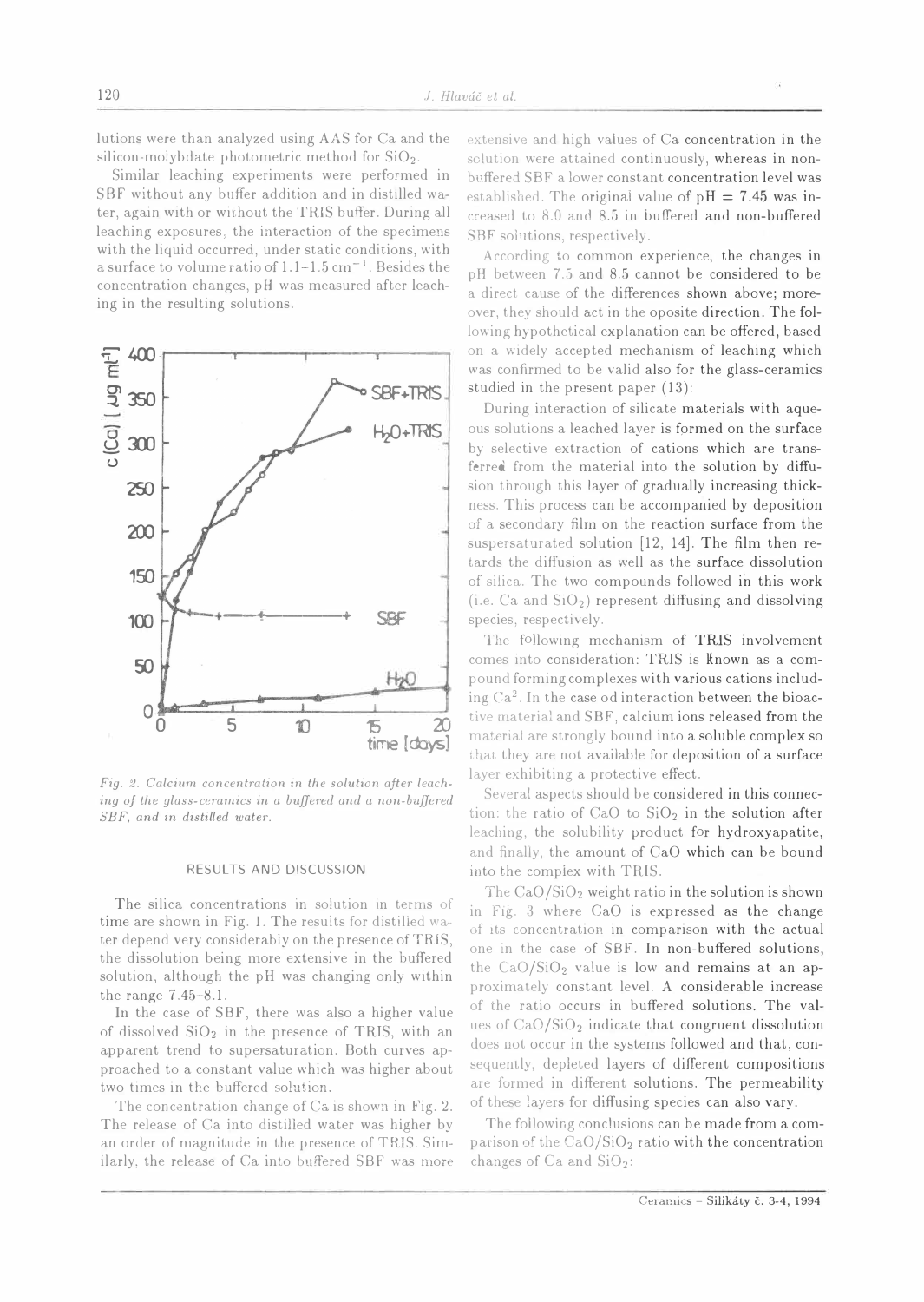

Fig. 3. The weight ratio of CaO to  $SiO<sub>2</sub>$  in the solutions after leaching  $(\Delta CaO$  related to the original concentration in the solution).

- a) In distilled water (without TRIS), CaO remains chemically bound in the surface as calcium phosphate or silicate (the silica concentration in the solution increases whereas  $CaO/SiO<sub>2</sub>$  remains constant and the Ca concentration does not show any great change – see Figs.  $1-3$ ).
- b) In SBF without TRIS, the CaO/SiO<sub>2</sub> ratio has a negative, nearly constant value, probably as a result of the CaO consumed in HA formation. In agreement with this conclusion, the concentration of Ca decreases with time (see Fig. 2).
- c) The increase in the  $CaO/SiO<sub>2</sub>$  ratio in terms of time in TRIS-buffered solutions (in both distilled water and SBF) corresponds with the continuous increase of Ca (Fig. 2) and with the increase in silica content to a supersaturated value followed by a decrease to the final saturated limit (Fig. 1). A steep increase in both concentrations at the beginning of the interaction indicates that calcium ions preferably enter the complex and are not available for HA layer formation which would otherwise suppress the leaching.

The deposition of hydroxyapatite layer on the reaction surface represents an important process influencing the leaching rate in a way associated with pH of the solution: The rate of growth of HA layer is a function of relative supersaturation  $S = (I/K)^{1/18}$ 

[15] where I is the ion activity product and K the solubility product in respect to hydroxyapatite. Assuming that calcium in SBF is in the form of  $Ca^{2+}$ only and pK = 117.2 [16], then at 37 °C (pH = 7,3),  $pI = 94.38$  and S = 18.5. At  $pH = 7.9$  the supersaturation is twice as high ( $pI = 89.1$  and  $S = 36.4$ ). Unfortunately there is a lack of equilibrium data on the TRIS-calcium complex but assuming that 50% of calcium is bound in the complex, supersaturation decreases to approx.  $66\%$  (pI = 97.4 and S = 12.6). This means that relatively small changes of the solution pH result in a considerable change of suspersaturation and consequently, the HA layer growth is slower in the buffered solutions.

The results indicate that leaching of biomaterials in simulated liquids brings about some doubt concerning the reliability of leaching tests in vitro for conclusions to be made on the bioactivity of various materials in vivo. Moreover, the SBF used represents only the inorganic part of the blood plasma. In order to find out if albuminous compounds of the plasma can affect the leaching behaviour, experiments were carried out using the SBF enriched with albumin. The results shown in Fig. 4 indicate that the leaching behaviour of the material studied is very similar in both the SBF+TRIS and SBF+albumin solutions. Therefore a good prediction capability can be attributed to the



Fig. 4. Calcium ion concentration in the solution after leaching of the glass-ceramics in buffered SBF and in SBF  $+$  albumin.